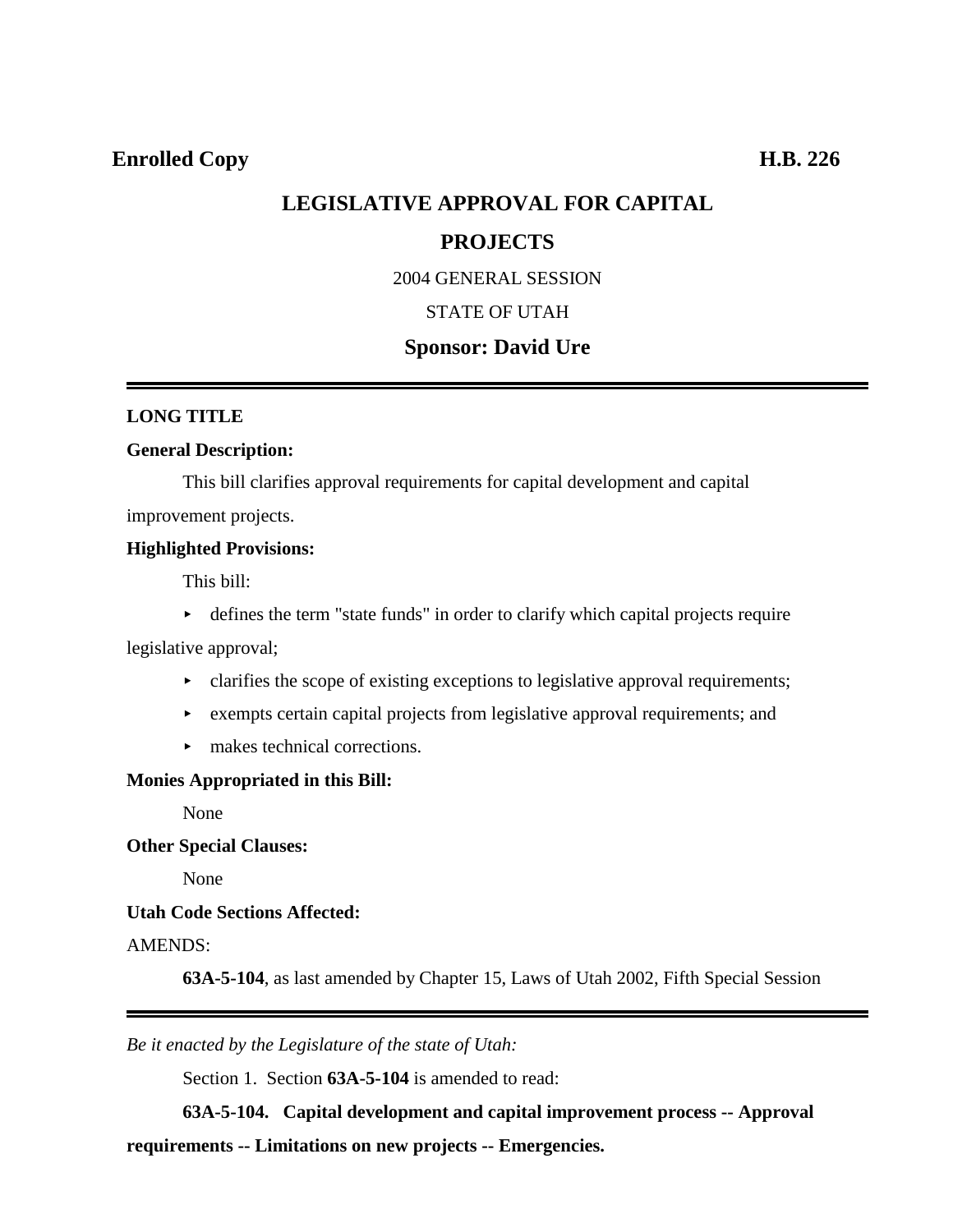(1) As used in this section:

(a) "Capital developments" means any:

(i) remodeling, site, or utility projects with a total cost of \$1,500,000 or more;

(ii) new facility with a construction cost of \$250,000 or more; or

(iii) purchase of real property where an appropriation is requested to fund the purchase.

(b) "Capital improvements" means any:

(i) remodeling, alteration, replacement, or repair project with a total cost of less than

\$1,500,000;

(ii) site and utility improvement with a total cost of less than \$1,500,000; or

(iii) new facility with a total construction cost of less than \$250,000.

(c) (i) "New facility" means the construction of any new building on state property regardless of funding source.

(ii) "New facility" includes:

(A) an addition to an existing building; and

(B) the enclosure of space that was not previously fully enclosed.

(iii) "New facility" does not mean:

(A) the replacement of state-owned space that is demolished, if the total construction cost of the replacement space is less than \$1,500,000; or

(B) the construction of facilities that do not fully enclose a space.

(d) "Replacement cost of existing state facilities" means the replacement cost, as

determined by the Division of Risk Management, of state facilities, excluding auxiliary facilities as defined by the State Building Board.

(e) "State funds" means public monies appropriated by the Legislature.

(2) The State Building Board, on behalf of all state agencies, commissions, departments, and institutions shall submit its capital development recommendations and priorities to the Legislature for approval and prioritization.

(3) (a) Except as provided in Subsections (3)(b), (d), and (e), a capital development project may not be constructed on state property without legislative approval.

 $-2-$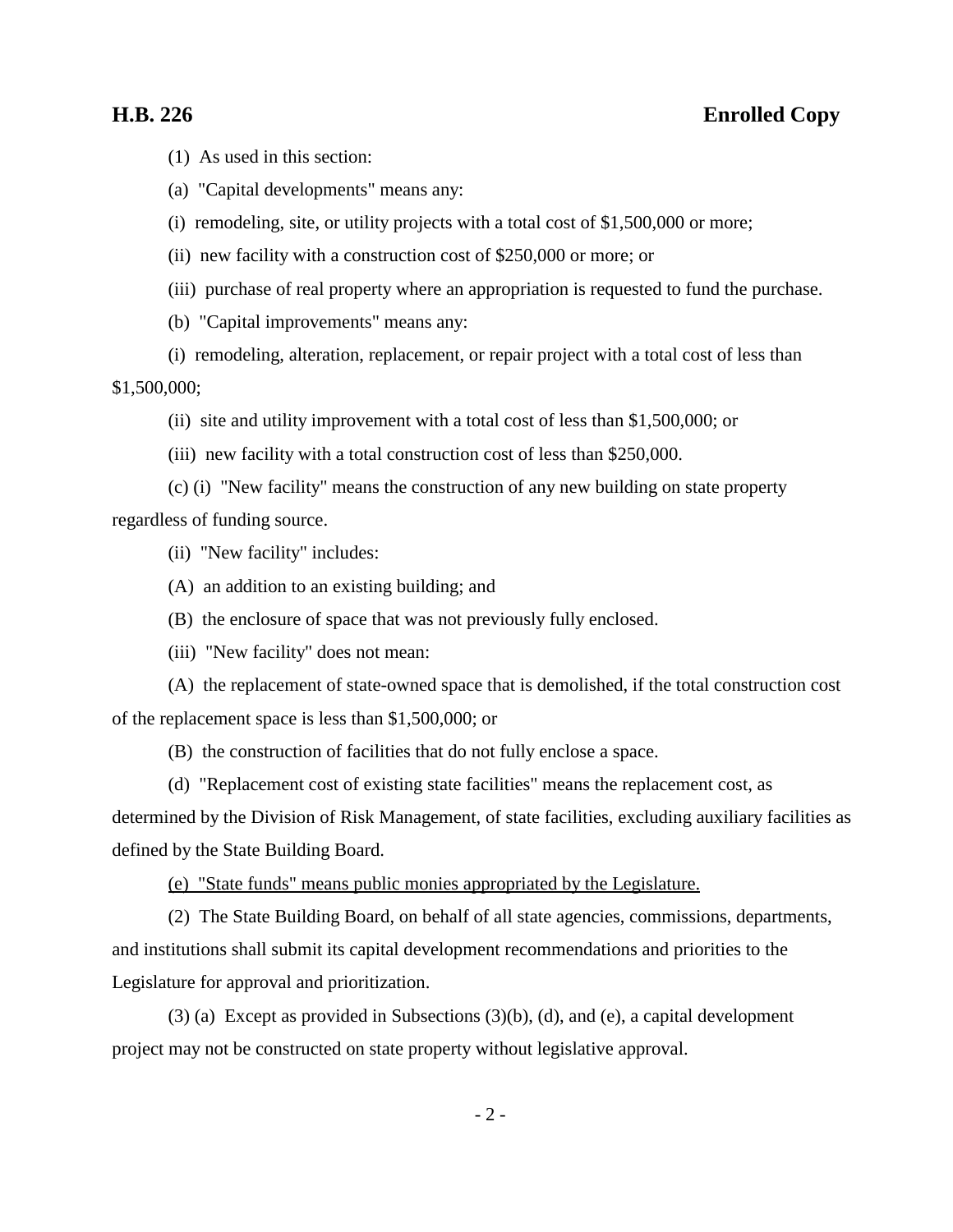# **Enrolled Copy H.B. 226**

(b) Legislative approval is not required for a capital development project if the State Building Board determines that:

(i) the requesting  $[*agency* or] *higher* education institution has provided adequate$ assurance that:

(A) state funds will not be used for the design or construction of[,] the facility; and

(B) the higher education institution has a plan for funding in place that will not require increased state funding to cover the cost of operations and maintenance to,  $[\text{and}]$  or state funding for, immediate or future capital improvements to the resulting facility; and

(ii) the use of the state property is:

(A) appropriate and consistent with the master plan for the property; and

(B) will not create an adverse impact on the state.

(c) (i) The Division of Facilities Construction and Management shall maintain a record of facilities constructed under the exemption provided in Subsection(3)(b).

(ii) For facilities constructed under the exemption provided in Subsection (3)(b), a higher education institution may not request:

(A) increased state funds for operations and maintenance; or

(B) state capital improvement funding.

(d) Legislative approval is not required for:

(i) the renovation, remodeling, or retrofitting of an existing facility with nonstate funds;

(ii) facilities to be built with nonstate funds and owned by nonstate entities within research park areas at the University of Utah and Utah State University;  $[\sigma r]$ 

(iii) facilities to be built at This is the Place State Park by This is the Place Foundation with funds of the foundation, including grant monies from the state, or with donated services or materials[.];

(iv) capital projects that are funded by the Navajo Trust Fund Board from Navajo Trust Fund monies and the Uintah Basin Revitalization Fund that do not provide a new facility for a state agency or higher education institution; or

(v) capital projects on school and institutional trust lands that are funded by the School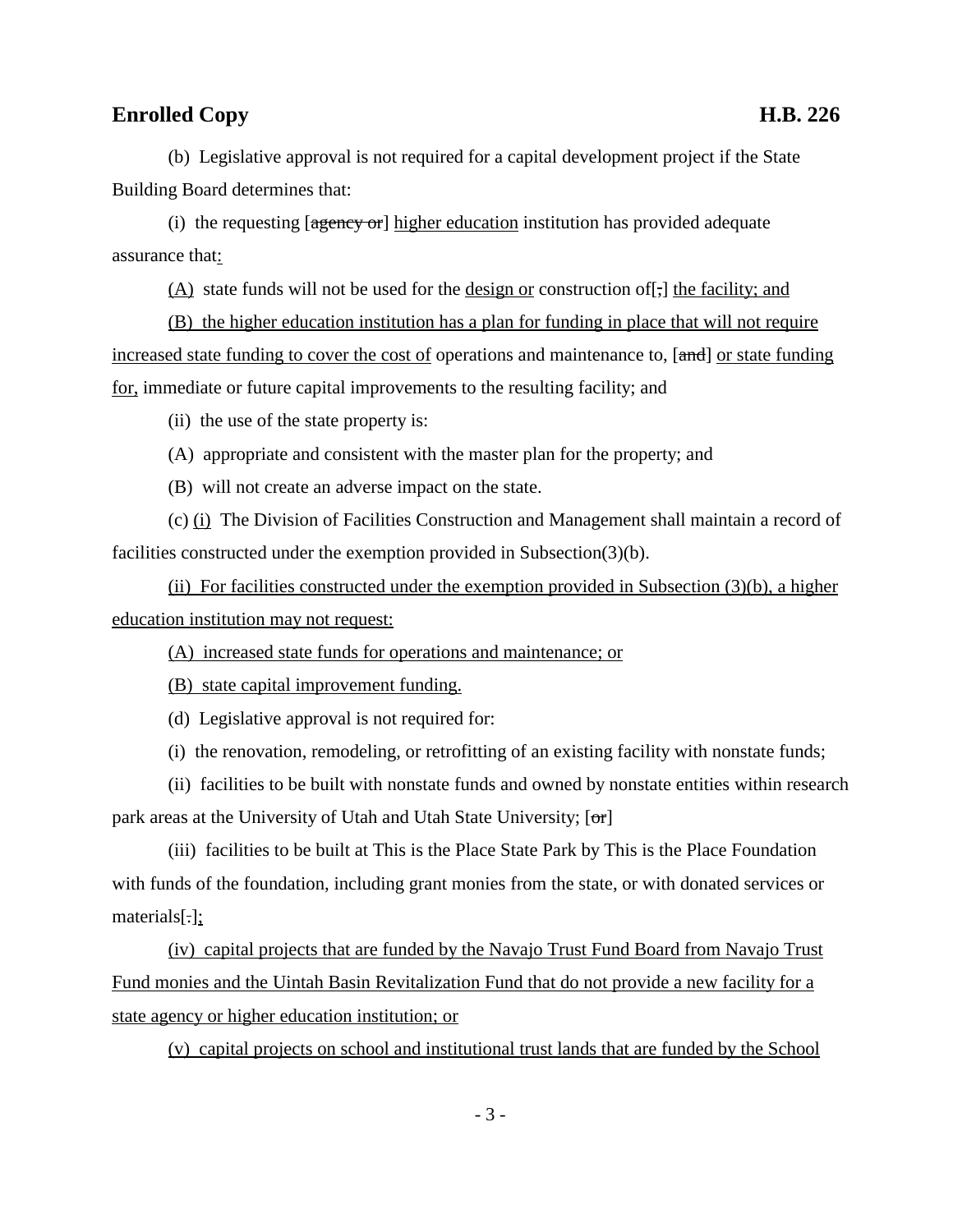# **H.B. 226 Enrolled Copy**

and Institutional Trust Lands Administration from the Land Grant Management Fund and that do not fund construction of a new facility for a state agency or higher education institution.

(e) (i) Legislative approval is not required for capital development projects to be built for the Department of Transportation as a result of an exchange of real property under Section 72-5-111.

(ii) When the Department of Transportation approves those exchanges, it shall notify the president of the Senate, the speaker of the House, and the cochairs of the Capital Facilities and Administrative Services Subcommittee of the Legislature's Joint Appropriation Committee about any new facilities to be built under this exemption.

(4) (a) The State Building Board, on behalf of all state agencies, commissions, departments, and institutions shall by January 15 of each year, submit a list of anticipated capital improvement requirements to the Legislature for review and approval.

(b) Unless otherwise directed by the Legislature, the building board shall prioritize capital improvements from the list submitted to the Legislature up to the level of appropriation made by the Legislature.

(c) In prioritizing capital improvements, the building board shall consider the results of facility evaluations completed by an architect/engineer as stipulated by the building board's facilities maintenance standards.

(5) The Legislature may authorize:

- (a) the total square feet to be occupied by each state agency; and
- (b) the total square feet and total cost of lease space for each agency.

(6) (a) Except as provided in Subsection (6)(b), the Legislature may not fund the design or construction of any new capital development projects, except to complete the funding of projects for which partial funding has been previously provided, until the Legislature has appropriated 1.1% of the replacement cost of existing state facilities to capital improvements.

(b) (i) As used in this Subsection (6)(b), "operating deficit" means that estimated General Fund or Uniform School Fund revenues are less than budgeted for the current or next fiscal year.

(ii) If the Legislature determines that an operating deficit exists, the Legislature may, in